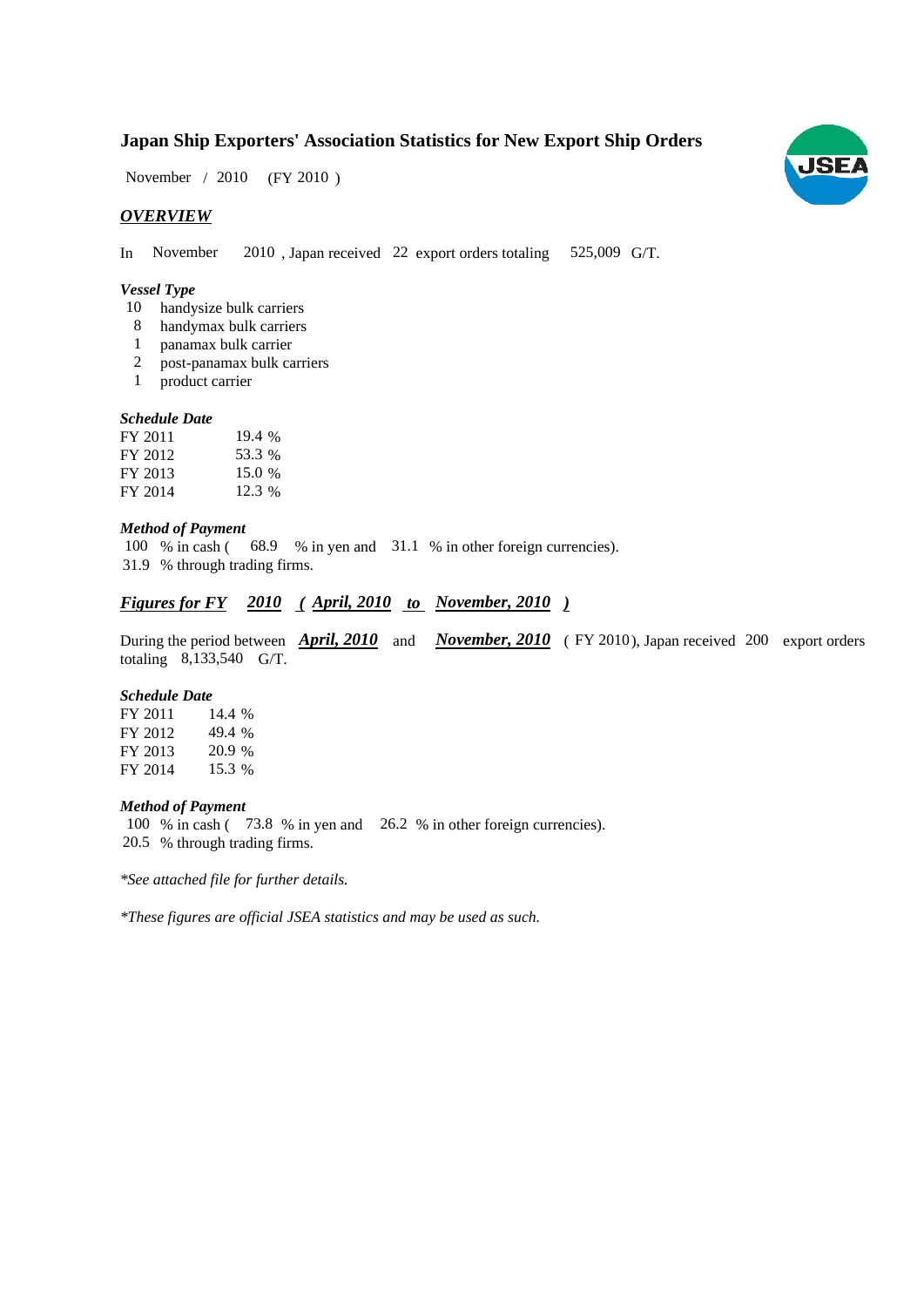## New Export Orders Placed in November 2010 (FY 2010) Based on Fiscal Year

|                          |     |                 |     |             |               |                |     |              |     |               |           |                      |      |                  |     | JSEA (December 2010) |
|--------------------------|-----|-----------------|-----|-------------|---------------|----------------|-----|--------------|-----|---------------|-----------|----------------------|------|------------------|-----|----------------------|
| Apr 09 to Mar 10         |     | Apr to Jul 2010 |     | August 2010 |               | September 2010 |     | October 2010 |     | November 2010 |           | Apr $10$ to Nov $10$ |      | Jan 10 to Nov 10 |     |                      |
| Description              | No. | G/T             | No. | G/T         | No.           | G/T            | No. | G/T          | No. | G/T           | No.       | G/T                  | No.  | G/T              | No. | G/T                  |
| <b>General Cargos</b>    |     | 587,900         | 61  | 311.300     |               | OI.            |     |              |     | 18,200        |           |                      |      | 329,500          |     | 383,700              |
| <b>Bulk Carriers</b>     | 92  | 3.799.191       | 89  | 3,884,091   | 29            | 1,031,060      | 30  | 1,065,580    | 16  | 490,700       | <b>21</b> | 496.709              | 1851 | 6,968,140        | 214 | 8,359,231            |
| Tankers                  |     | 1,939,500       |     | 320,600     | $\mathcal{L}$ | 320,600        |     |              |     | 166,400       |           | 28,300               |      | 835,900          |     | 1,174,200            |
| <b>Combined Carriers</b> |     |                 |     |             |               |                |     |              |     |               |           |                      |      |                  |     | $^{(1)}$             |
| Others                   |     | 14,000          |     |             |               |                |     |              |     |               |           |                      |      |                  |     | $\Omega$             |
| Total                    | 119 | 6.340.591       | Q7  | 4,515,991   |               | 1,351,660      | 30  | 1,065,580    | 20  | 675,300       | 22        | 525,009              | 200  | 8,133,540        | 234 | 9,917,131            |
| FY 2009 / FY 2008 (%)    |     | $*43.5$         |     | 211.0       |               | 211.3          |     | 196.1        |     | 188.5         |           | 129.9                |      | 199.1            |     | ** 189.3             |
| In CGT                   |     | 2,683,048       |     | 1,962,775   |               | 581,672        |     | 502,793      |     | 317,089       |           | 284,179              |      | 3,648,508        |     | 4,377,377            |

*Figures for shipbuilding orders of 500 G/T and over for export as steel vessels placed with JSEA members are covered.* \*FY 2009/FY2008

\*\*Calendar Year 2010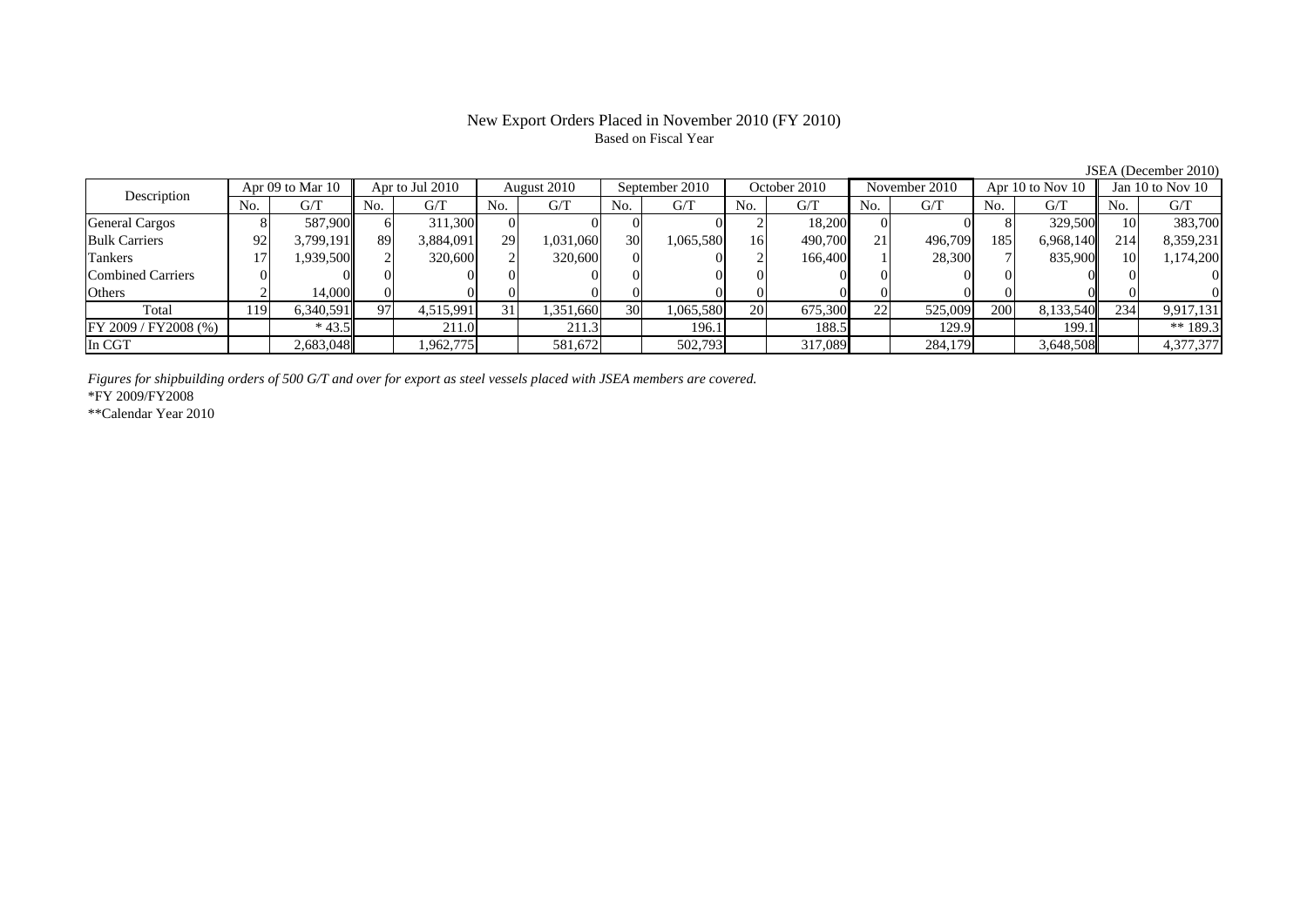## Export Ships Delivered in November 2010 (FY 2010) Based on Fiscal Year

| Apr 09 to Mar 10<br>Description |     | Apr $10$ to Jul $10$ |       | August 2010 |     | September 2010 |     | October 2010 |     | November 2010 |     | Apr 10 to Nov 10 |     | Jan 10 to Nov $10$ |     |            |
|---------------------------------|-----|----------------------|-------|-------------|-----|----------------|-----|--------------|-----|---------------|-----|------------------|-----|--------------------|-----|------------|
|                                 | No. | G/T                  | No.   | G/T         | No. | G/T            | No. | G/T          | No. | G/T           | No. | G/T              | No. | G/T                | No. | G/T        |
| <b>General Cargos</b>           | 19  | 815,567              | 141   | 735.518     |     | 78.316         |     | 264,144      |     | 78,316        |     | 41.599           |     | 1,197,893          |     | 1,450,489  |
| <b>Bulk Carriers</b>            | 240 | 10,782,942           | 731   | 3,562,127   | 15. | 518,328        |     | 748,736      | 23  | 971,186       |     | 693,346          | 149 | 6,493,723          | 229 | 10,054,282 |
| Tankers                         | 90  | 4,974,340            | 26    | .465,470    |     | 178,155        |     | 742,892      |     | 441,748       |     | 326,611          | 561 | 3,154,876          | 84  | 4,889,896  |
| <b>Combined Carriers</b>        |     |                      |       |             |     |                |     |              |     |               |     |                  |     |                    |     |            |
| Others                          |     |                      |       |             |     |                |     |              |     |               |     |                  |     |                    |     |            |
| Total                           | 349 | 16,572,849           | . 13' | 5,763,115   | 21. | 774,799        |     | ,755,772     | 31  | 1,491,250     | 26  | 1,061,556        | 226 | 10,846,492         | 340 | 16,394,667 |
| FY 2009 / FY 2008 (%)           |     | $*105.1$             |       | 116.9       |     | 82.7           |     | 134.8        |     | 86.0          |     | 89.6             |     | 107.5              |     | ** $109.2$ |
| In CGT                          |     | 7,602,068            |       | 2,513,055   |     | 399,155        |     | 785,311      |     | 704,122       |     | 503,525          |     | 4,905,168          |     | 7,376,370  |

*Deliveries of new shipbuilding orders of 500 G/T and over for export as steel vessels placed with JSEA members are covered.*

\*FY 2009/FY2008

\*\*Calendar Year 2010

JSEA (December 2010)